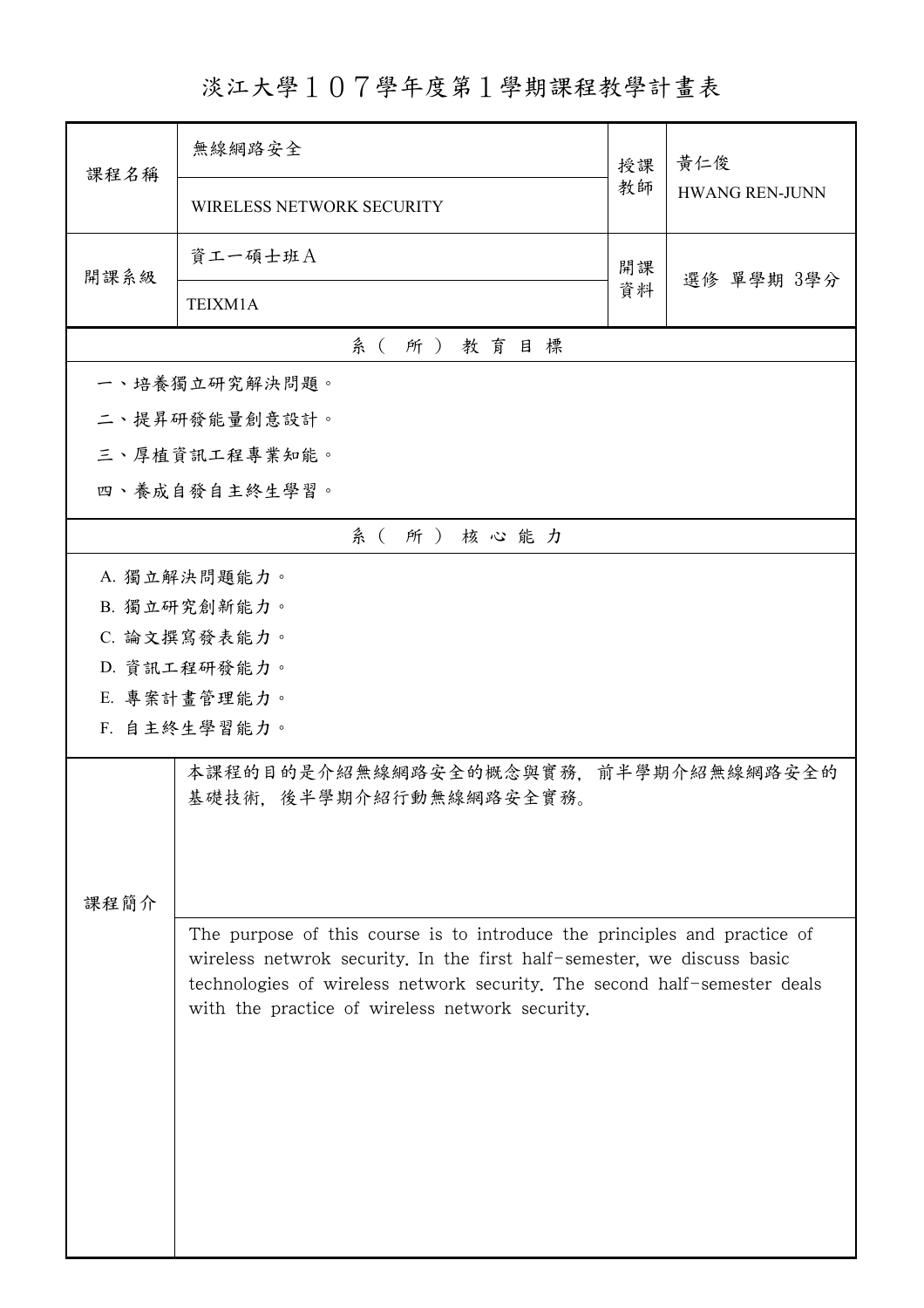本課程教學目標與目標層級、系(所)核心能力相關性

一、目標層級(選填): (一)「認知」(Cognitive 簡稱C)領域:C1 記憶、C2 瞭解、C3 應用、C4 分析、 C5 評鑑、C6 創造 (二)「技能」(Psychomotor 簡稱P)領域:P1 模仿、P2 機械反應、P3 獨立操作、 P4 聯結操作、P5 自動化、P6 創作 (三)「情意」(Affective 簡稱A)領域:A1 接受、A2 反應、A3 重視、A4 組織、 A5 內化、A6 實踐

二、教學目標與「目標層級」、「系(所)核心能力」之相關性:

 (一)請先將課程教學目標分別對應前述之「認知」、「技能」與「情意」的各目標層級, 惟單項教學目標僅能對應C、P、A其中一項。

 (二)若對應「目標層級」有1~6之多項時,僅填列最高層級即可(例如:認知「目標層級」 對應為C3、C5、C6項時,只需填列C6即可,技能與情意目標層級亦同)。

 (三)再依據所訂各項教學目標分別對應其「系(所)核心能力」。單項教學目標若對應 「系(所)核心能力」有多項時,則可填列多項「系(所)核心能力」。

 (例如:「系(所)核心能力」可對應A、AD、BEF時,則均填列。) <sup>分</sup> | 教學目標(中文) | 教學目標(英文) <sup>序</sup> 相關性 目標層級 系(所)核心能力 1 學生能夠分辨無線網路相關的安全 議題 Students may appreciate the security issues of wireless network security  $C4$  D 2 學生能夠瞭解無線網路安全及其相 關所面臨的攻擊與威脅 Students may understand the attacks and threats of wireless network security  $C4$  D 3 學生能夠分析無線網路相關安全技 術之安全性 Students are able to analyze the security of wireless network security technology.  $\mathsf{P3}$  D 4 學生能夠合成並應用無線網路安全 相關技術 Students may be able to synthesize and apply the knowledge and technologies of wireless network security.  $\mathsf{P}3$  D 5 使學生經常注意新無線網路安全機 制 Students may regularly take notice of new mechanisms of wireless network security.  $C4$  D 6 增進學生無線網路安全相關專業文 獻英文閱讀能力 Enhancing students' ability to read technical English especially in the realm of wireless network security.  $C3 \square D$ 教學目標之教學方法與評量方法

| 序<br>號         | 教學目標                          | 教學方法  | 評量方法    |
|----------------|-------------------------------|-------|---------|
|                | 學生能夠分辨無線網路相關的安全<br>議題         | 講述、討論 | 報告、上課表現 |
| $\overline{2}$ | 學生能夠瞭解無線網路安全及其相<br>關所面臨的攻擊與威脅 | 講述、討論 | 報告、上課表現 |
| 3              | 學生能夠分析無線網路相關安全技 <br>術之安全性     | 講述、討論 | 報告、上課表現 |
| $\overline{4}$ | 學生能夠合成並應用無線網路安全 講述、討論<br>相關技術 |       | 報告、上課表現 |
|                |                               |       |         |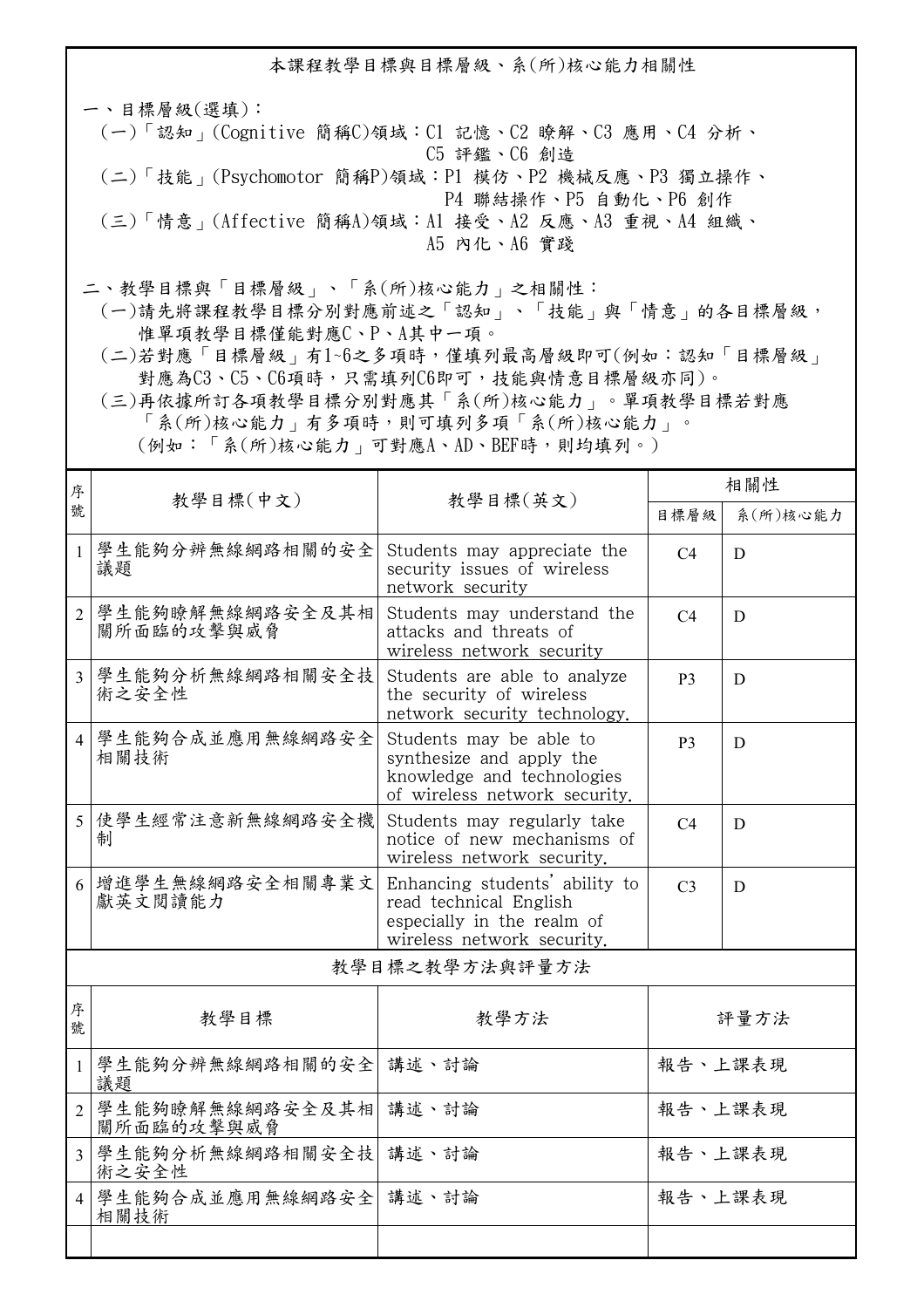| 5  使學生經常注意新無線網路安全機 <br>講述、討論<br>制                                         |                                           | 報告、上課表現                                                     |                                              |            |  |  |  |
|---------------------------------------------------------------------------|-------------------------------------------|-------------------------------------------------------------|----------------------------------------------|------------|--|--|--|
| 6 增進學生無線網路安全相關專業文 <br>獻英文閱讀能力                                             |                                           |                                                             | 講述、討論                                        | 報告、上課表現    |  |  |  |
|                                                                           | 本課程之設計與教學已融入本校校級基本素養                      |                                                             |                                              |            |  |  |  |
|                                                                           | 淡江大學校級基本素養                                |                                                             | 內涵說明                                         |            |  |  |  |
| 全球視野<br>$\left\langle \ \right\rangle$                                    |                                           |                                                             | 培養認識國際社會變遷的能力,以更寬廣的視野了解全球化<br>的發展。           |            |  |  |  |
| 資訊運用                                                                      |                                           |                                                             | 熟悉資訊科技的發展與使用,並能收集、分析和妥適運用資<br>訊。             |            |  |  |  |
| 洞悉未來<br>$\left\langle \right\rangle$                                      |                                           |                                                             | 瞭解自我發展、社會脈動和科技發展,以期具備建構未來願<br>景的能力。          |            |  |  |  |
| 品德倫理<br>$\langle \ \rangle$                                               |                                           |                                                             | 了解為人處事之道,實踐同理心和關懷萬物,反省道德原則<br>的建構並解決道德爭議的難題。 |            |  |  |  |
| 獨立思考                                                                      |                                           |                                                             | 鼓勵主動觀察和發掘問題,並培養邏輯推理與批判的思考能<br>力。             |            |  |  |  |
| 樂活健康<br>$\langle \rangle$                                                 |                                           |                                                             | 注重身心靈和環境的和諧,建立正向健康的生活型態。                     |            |  |  |  |
| 團隊合作<br>$\left\langle \ \right\rangle$                                    |                                           | 體察人我差異和增進溝通方法,培養資源整合與互相合作共<br>同學習解決問題的能力。                   |                                              |            |  |  |  |
| 培養對美的事物之易感性,提升美學鑑賞、表達及創作能<br>美學涵養<br>$\left\langle \ \right\rangle$<br>力。 |                                           |                                                             |                                              |            |  |  |  |
|                                                                           |                                           |                                                             | 授課進度表                                        |            |  |  |  |
| 週<br>次                                                                    | 日期起訖                                      |                                                             | 内 容 (Subject/Topics)                         | 備註         |  |  |  |
| 1                                                                         | $107/09/10$ ~<br>107/09/16                | Course Introduction ; Why is wireless network<br>different? |                                              |            |  |  |  |
| $\overline{2}$                                                            | $107/09/17$ ~<br>107/09/23                | Paper Study                                                 |                                              | 部分時間學生上台報告 |  |  |  |
| 3                                                                         | $107/09/24$ ~<br>Paper Study<br>107/09/30 |                                                             | 部分時間學生上台報告                                   |            |  |  |  |
| 4                                                                         | $107/10/01$ ~<br>107/10/07                | Paper Study                                                 |                                              | 部分時間學生上台報告 |  |  |  |
| 5                                                                         | $107/10/08$ ~<br>107/10/14                | Block cipher operation in wireless network                  |                                              | 課前閱讀與上課研討  |  |  |  |
| 6                                                                         | $107/10/15$ ~<br>107/10/21                | Asymmetric cipher in wireless network                       |                                              | 課前閱讀與上課研討  |  |  |  |
| 7                                                                         | $107/10/22$ ~<br>107/10/28                | Asymmetric cipher in wireless network                       |                                              | 課前閱讀與上課研討  |  |  |  |
| 8                                                                         | $107/10/29$ ~<br>107/11/04                | Asymmetric cipher in wireless network                       |                                              | 課前閱讀與上課研討  |  |  |  |
| $\mathbf Q$                                                               | $107/11/05$ ~<br>107/11/11                | MAC Codes in wireless network                               |                                              | 課前閱讀與上課研討  |  |  |  |
| 10                                                                        | $107/11/12$ ~<br>107/11/18                | Topic study                                                 |                                              |            |  |  |  |
|                                                                           |                                           |                                                             |                                              |            |  |  |  |